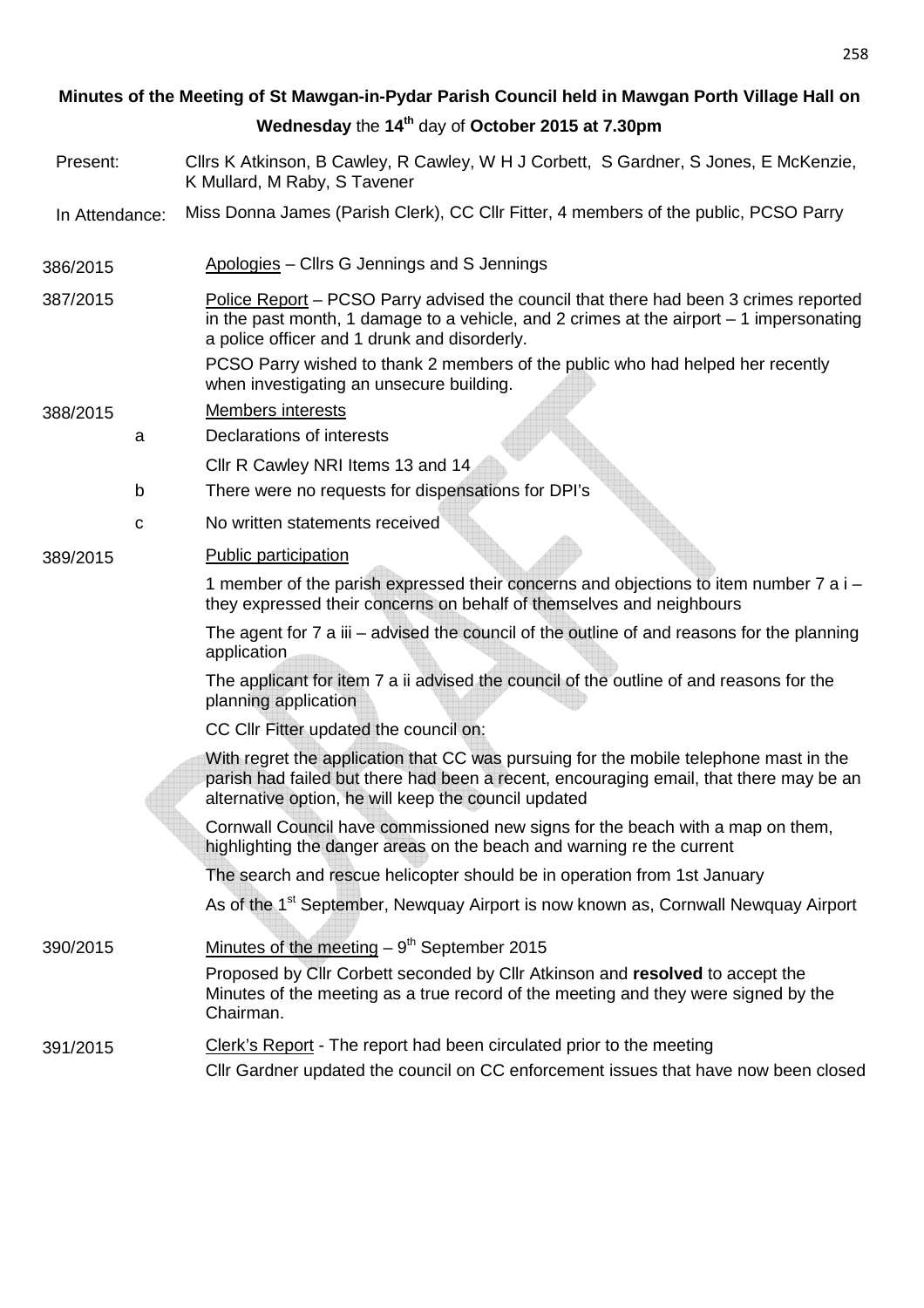| 392/2015 |             |     | Planning                                                                                                                                                                                                                                                                                                                                                                                                     |
|----------|-------------|-----|--------------------------------------------------------------------------------------------------------------------------------------------------------------------------------------------------------------------------------------------------------------------------------------------------------------------------------------------------------------------------------------------------------------|
|          | a           |     | Planning – New applications – to discuss and decide on response to Cornwall Council                                                                                                                                                                                                                                                                                                                          |
|          |             | i.  | PA15/07729   Change of use from agricultural use to detached dwelling   Land South<br>West Of Seaport Lodge Trenance Mawgan Porth Cornwall - Mr Mark Borlase                                                                                                                                                                                                                                                 |
|          |             |     | Proposed by Cllr Corbett, seconded by Cllr Atkinson and resolved that the PC has no<br>objection to the application, however they wished to draw CC planning departments<br>attention to the comments of the neighbours and to the comments regarding the<br>children playing in the area, the height of the building and that it will overlook gardens<br>of other properties                               |
|          |             |     | Cllrs Gardner, Jones, McKenzie and Mullard abstained                                                                                                                                                                                                                                                                                                                                                         |
|          |             | ij. | PA15/08781   Detached boiler room/machinery/log store   The Shed St Mawgan<br>Newquay Cornwall TR8 4EU - Mr Andrew Williams                                                                                                                                                                                                                                                                                  |
|          |             |     | Proposed by Cllr Atkinson, seconded by Cllr Corbett and resolved that the PC has no<br>objection to the application                                                                                                                                                                                                                                                                                          |
|          |             | iii | PA15/07497   New dwelling within garden of existing house   Westward Trenance<br>Newquay Cornwall TR8 4BZ - Mr And Mrs J Brown                                                                                                                                                                                                                                                                               |
|          |             |     | Proposed by Cllr Corbett, seconded by Cllr Atkinson and resolved that the council<br>object to the application as they feel that this proposal to build a new house with<br>independent access between 'Westward' and the cliff is contrary to Policy R32 of the<br>Development Plan which seeks to protect the undeveloped coastal zone from<br>development in order to retain its natural, open character. |
|          |             | iv  | Any other planning applications received from Cornwall Council by the time of the<br>meeting                                                                                                                                                                                                                                                                                                                 |
|          | b           |     | Advices and decisions by Cornwall Council                                                                                                                                                                                                                                                                                                                                                                    |
|          |             |     | The Chairman asked for a volunteer to attend the CC planning committee meeting<br>regarding the Merlin Golf Club application – Cllr Corbett will go on behalf of the council                                                                                                                                                                                                                                 |
|          | с           |     | To discuss planning enforcement issues – to refer any new issues and updates                                                                                                                                                                                                                                                                                                                                 |
|          |             |     | Clerk to ask CC why no updates/decision were sent to the PC in regards to<br>enforcement cases                                                                                                                                                                                                                                                                                                               |
| 393/2015 |             |     | Working groups:                                                                                                                                                                                                                                                                                                                                                                                              |
|          | a           |     | <b>Beach and environment</b>                                                                                                                                                                                                                                                                                                                                                                                 |
|          |             |     | <b>Working Group report</b>                                                                                                                                                                                                                                                                                                                                                                                  |
|          |             |     | none                                                                                                                                                                                                                                                                                                                                                                                                         |
|          | $\sf b$     |     | <b>Amenities</b>                                                                                                                                                                                                                                                                                                                                                                                             |
|          |             |     | <b>Working Group report</b>                                                                                                                                                                                                                                                                                                                                                                                  |
|          |             |     | none                                                                                                                                                                                                                                                                                                                                                                                                         |
|          | $\mathbf C$ |     | <b>Transport and Rights of Way</b>                                                                                                                                                                                                                                                                                                                                                                           |
|          |             | i.  | <b>Working Group report</b>                                                                                                                                                                                                                                                                                                                                                                                  |
|          |             |     | none                                                                                                                                                                                                                                                                                                                                                                                                         |
|          |             |     |                                                                                                                                                                                                                                                                                                                                                                                                              |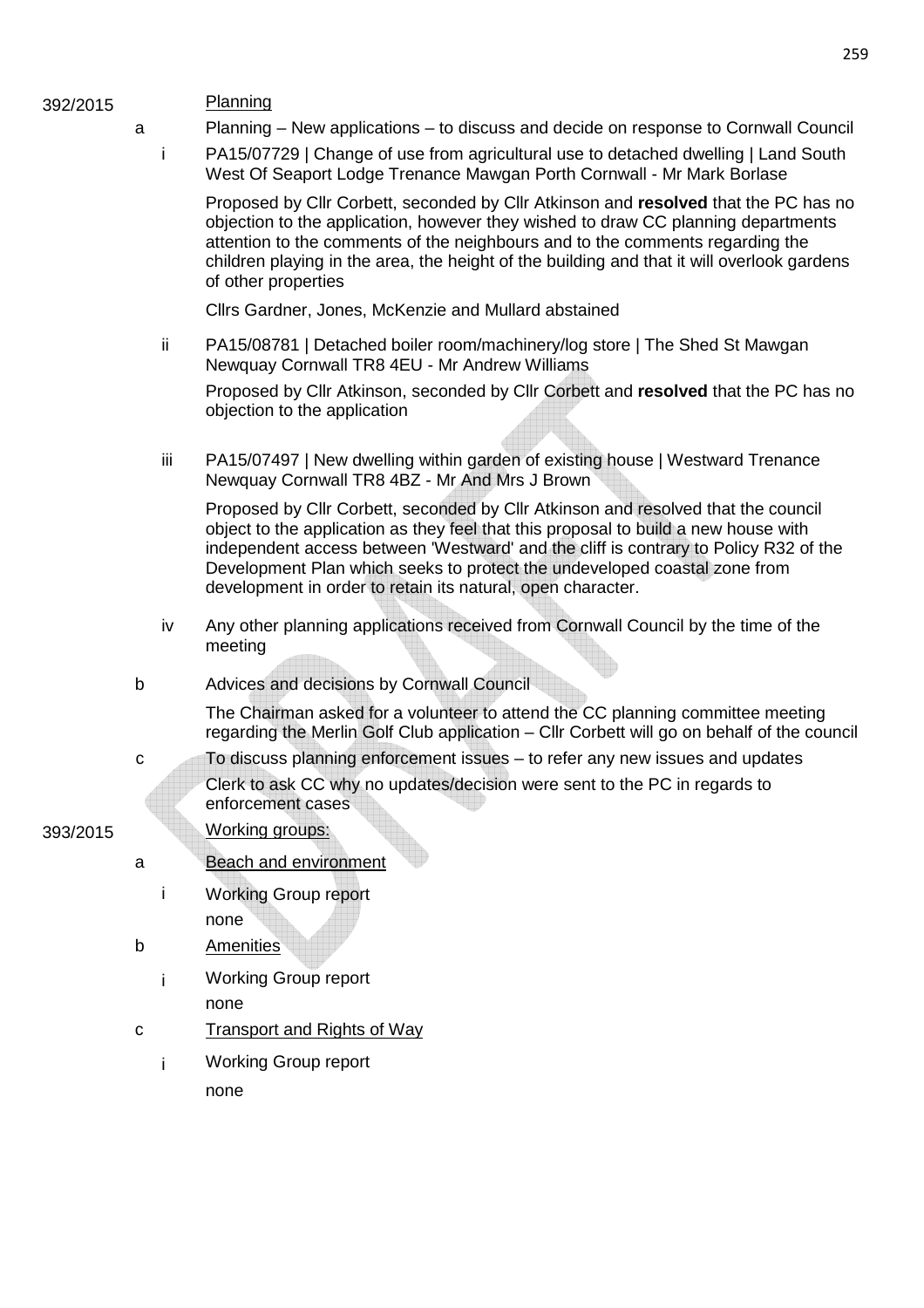| 394/2015                           | To receive reports from meetings                                                                                                                                                                                                                                                                                |                                                                                                                                                                                                                                                                                                                                                                                                                                               |          |  |  |  |  |
|------------------------------------|-----------------------------------------------------------------------------------------------------------------------------------------------------------------------------------------------------------------------------------------------------------------------------------------------------------------|-----------------------------------------------------------------------------------------------------------------------------------------------------------------------------------------------------------------------------------------------------------------------------------------------------------------------------------------------------------------------------------------------------------------------------------------------|----------|--|--|--|--|
|                                    | be attending the next meeting                                                                                                                                                                                                                                                                                   | Newquay Airport – the clerk read a message from Cllr G Jennings who advised she will                                                                                                                                                                                                                                                                                                                                                          |          |  |  |  |  |
|                                    |                                                                                                                                                                                                                                                                                                                 | Denzel Downs – Cllr Atkinson updated the Council – there has been a change to when<br>funding will begin, it will now begin on start up. The next meeting is 20 <sup>th</sup> October and<br>they may wish to have 2 volunteers from the council for the panel - The chairman<br>asked for volunteers, Cllr Atkinson will be a panel member, the chairman asked that if<br>another councillor wished to volunteer that they contact the clerk |          |  |  |  |  |
| 395/2015                           |                                                                                                                                                                                                                                                                                                                 | To note and discuss if appropriate the correspondence received since the last meeting<br>and any associated actions and expenditure – circulated prior to meeting                                                                                                                                                                                                                                                                             |          |  |  |  |  |
|                                    | upcoming training is made available to the PC                                                                                                                                                                                                                                                                   | CIIr Tavener asked if the PC could request from CC planning that information from their                                                                                                                                                                                                                                                                                                                                                       |          |  |  |  |  |
| 396/2015                           | To consider applications for burial memorials – request circulated prior to meeting –<br>Additional inscription for the late Frederick Dennis Blakemore                                                                                                                                                         |                                                                                                                                                                                                                                                                                                                                                                                                                                               |          |  |  |  |  |
|                                    | Proposed by Cllr Atkinson, seconded by Cllr Corbett and resolved that the council have<br>no objection – however they would like to check that the memorial company are aware<br>of the spelling mistake on their proposed wording.                                                                             |                                                                                                                                                                                                                                                                                                                                                                                                                                               |          |  |  |  |  |
| 397/2015                           |                                                                                                                                                                                                                                                                                                                 | Clerk's pension – to receive an update from the staffing working group                                                                                                                                                                                                                                                                                                                                                                        |          |  |  |  |  |
|                                    |                                                                                                                                                                                                                                                                                                                 | The working group updated the council and advised that they were looking at two<br>potential options and would make a recommendation to the council at the next meeting                                                                                                                                                                                                                                                                       |          |  |  |  |  |
| <b>CIIr R Cawley left the room</b> |                                                                                                                                                                                                                                                                                                                 |                                                                                                                                                                                                                                                                                                                                                                                                                                               |          |  |  |  |  |
| 398/2015                           | Maintenance contract – to receive an update from the working group, and to consider<br>and agree options for the duration of the contract, the tendering and advertising<br>process and any associated actions and expenditure                                                                                  |                                                                                                                                                                                                                                                                                                                                                                                                                                               |          |  |  |  |  |
|                                    | After lengthy discussion:                                                                                                                                                                                                                                                                                       |                                                                                                                                                                                                                                                                                                                                                                                                                                               |          |  |  |  |  |
|                                    | Proposed by Cllr Corbett, seconded Cllr Atkinson and resolved that the council would<br>offer a 3 year maintenance contract for tender                                                                                                                                                                          |                                                                                                                                                                                                                                                                                                                                                                                                                                               |          |  |  |  |  |
|                                    | The council agreed that:                                                                                                                                                                                                                                                                                        |                                                                                                                                                                                                                                                                                                                                                                                                                                               |          |  |  |  |  |
|                                    | Adverts be placed in the Parish News, parish notice-boards and Cornish Guardian,<br>requesting that expressions of interest in the tender be sent to the clerk. That<br>documents would be sent to those who had expressed an interest after contract details<br>are finalised at the November council meeting. |                                                                                                                                                                                                                                                                                                                                                                                                                                               |          |  |  |  |  |
| 399/2015                           | <u>Accounts</u>                                                                                                                                                                                                                                                                                                 |                                                                                                                                                                                                                                                                                                                                                                                                                                               |          |  |  |  |  |
|                                    | Proposed by Cllr Corbett, seconded by Cllr Atkinson and resolved by the council that<br>accounts totalling £2980.74 and listed below, were approved for payment and duly<br>signed after the meeting                                                                                                            |                                                                                                                                                                                                                                                                                                                                                                                                                                               |          |  |  |  |  |
|                                    | D James                                                                                                                                                                                                                                                                                                         | Salary & Exp Sepmber                                                                                                                                                                                                                                                                                                                                                                                                                          | £ 531.22 |  |  |  |  |
|                                    | <b>HMRC</b>                                                                                                                                                                                                                                                                                                     | PAYE Tax & NI                                                                                                                                                                                                                                                                                                                                                                                                                                 | £ 105.40 |  |  |  |  |
|                                    | <b>Bubb Maintenance</b>                                                                                                                                                                                                                                                                                         | Maintenance September                                                                                                                                                                                                                                                                                                                                                                                                                         | £1140.00 |  |  |  |  |

M Farmer September beach clean E 765.00 A Prowse Toilet cleaning September E 216.75 Vodafone Mobile telephone bill  $\epsilon$  17.85

| D Vickery | <b>Bus Shelter Cleaning July-Sept</b> | £ 100.00 |
|-----------|---------------------------------------|----------|
| SWWater   | 13.06-22.09 Water StMaw Toilets       | £ 104.52 |
|           |                                       |          |